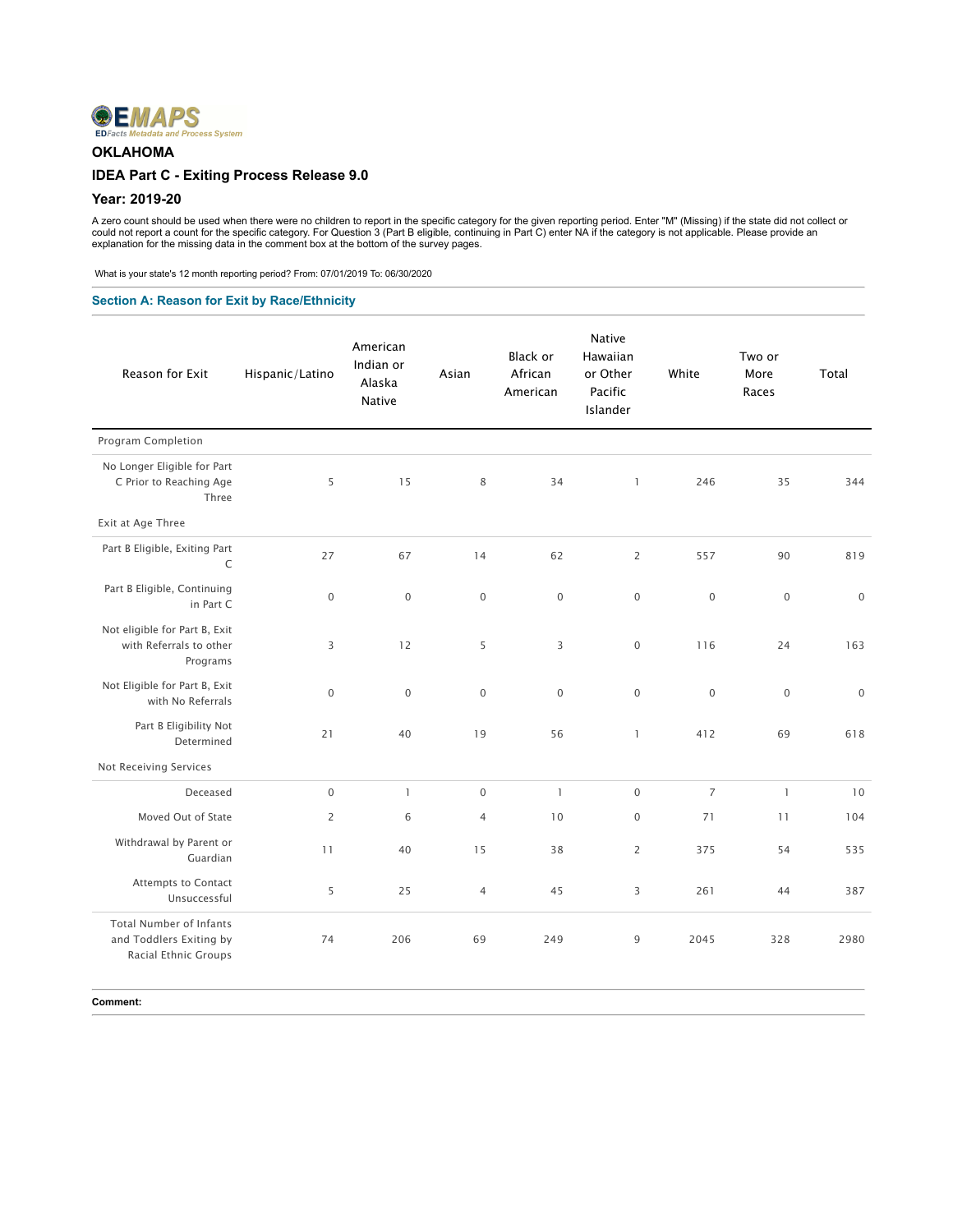# **Section A (Percentages): Reason for Exit by Race/Ethnicity**

| Reason for Exit                                                            | %<br>Hispanic/Latino | $\%$<br>American<br>Indian or<br>Alaska<br>Native | % Asian      | % Black or<br>African<br>American | % Native<br>Hawaiian<br>or Other<br>Pacific<br>Islander | % White     | % Two or<br>More<br>Races | Total |
|----------------------------------------------------------------------------|----------------------|---------------------------------------------------|--------------|-----------------------------------|---------------------------------------------------------|-------------|---------------------------|-------|
| Program Completion                                                         |                      |                                                   |              |                                   |                                                         |             |                           |       |
| No Longer Eligible for Part<br>C Prior to Reaching Age<br>Three            | 1.5                  | 4.4                                               | 2.3          | 9.9                               | 0.3                                                     | 71.5        | 10.2                      | 100   |
| Exit at Age Three                                                          |                      |                                                   |              |                                   |                                                         |             |                           |       |
| Part B Eligible, Exiting Part<br>C                                         | 3.3                  | 8.2                                               | 1.7          | 7.6                               | 0.2                                                     | 68          | 11                        | 100   |
| Part B Eligible, Continuing<br>in Part C                                   | $\mathbf 0$          | $\mathbf 0$                                       | $\mathbf 0$  | $\mathbf 0$                       | $\mathsf{O}\xspace$                                     | $\mathbf 0$ | $\mathbf 0$               | 100   |
| Not eligible for Part B, Exit<br>with Referrals to other<br>Programs       | 1.8                  | 7.4                                               | 3.1          | 1.8                               | $\mathsf{O}\xspace$                                     | 71.2        | 14.7                      | 100   |
| Not Eligible for Part B, Exit<br>with No Referrals                         | $\mathbf 0$          | $\overline{0}$                                    | $\mathbf{0}$ | $\mathbf{0}$                      | $\mathbf{0}$                                            | $\mathbf 0$ | $\mathbf 0$               | 100   |
| Part B Eligibility Not<br>Determined                                       | 3.4                  | 6.5                                               | 3.1          | 9.1                               | 0.2                                                     | 66.7        | 11.2                      | 100   |
| Not Receiving Services                                                     |                      |                                                   |              |                                   |                                                         |             |                           |       |
| Deceased                                                                   | $\mathbf 0$          | 10                                                | $\mathbf 0$  | 10                                | $\mathbf 0$                                             | 70          | 10                        | 100   |
| Moved Out of State                                                         | 1.9                  | 5.8                                               | 3.8          | 9.6                               | $\mathsf{O}\xspace$                                     | 68.3        | 10.6                      | 100   |
| Withdrawal by Parent or<br>Guardian                                        | 2.1                  | 7.5                                               | 2.8          | 7.1                               | 0.4                                                     | 70.1        | 10.1                      | 100   |
| Attempts to Contact<br>Unsuccessful                                        | 1.3                  | 6.5                                               | $\mathbf{1}$ | 11.6                              | 0.8                                                     | 67.4        | 11.4                      | 100   |
| Total Number of Infants<br>and Toddlers Exiting by<br>Racial Ethnic Groups | 2.5                  | 6.9                                               | 2.3          | 8.4                               | 0.3                                                     | 68.6        | 11                        | 100   |

## **Section B: Reason for Exit by Gender**

| Reason for<br>Exit                                                    | Male | Female | Total |
|-----------------------------------------------------------------------|------|--------|-------|
| Program Completion                                                    |      |        |       |
| No Longer<br>Eligible for Part<br>C Prior to<br>Reaching Age<br>Three | 189  | 155    | 344   |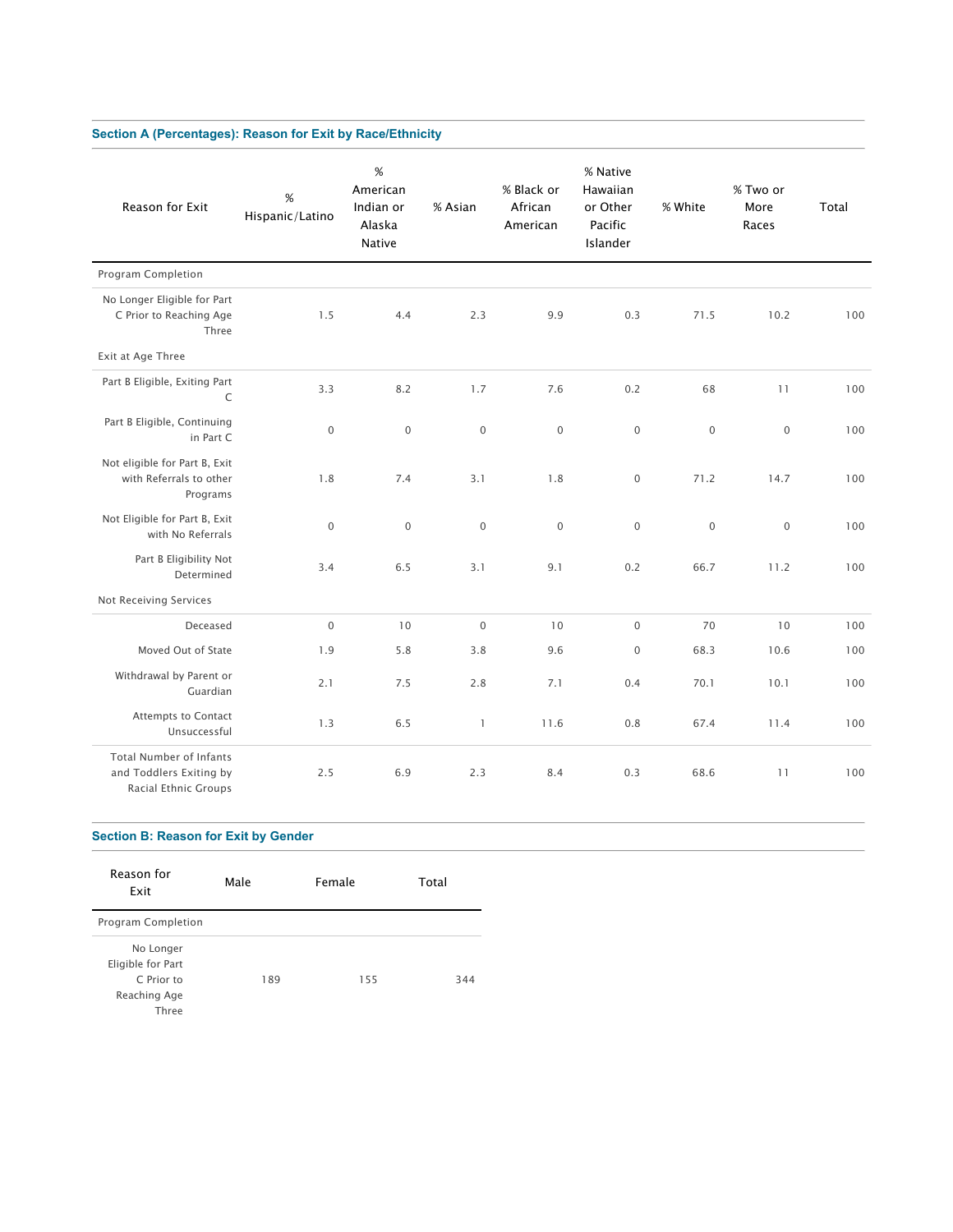Exit at Age Three

| Part B Eligible,<br><b>Exiting Part C</b>                               | 583      | 236            | 819      |
|-------------------------------------------------------------------------|----------|----------------|----------|
| Part B Eligible,<br>Continuing in<br>Part C                             | 0        | $\Omega$       | $\Omega$ |
| Not eligible for<br>Part B, Exit with<br>Referrals to<br>other Programs | 108      | 55             | 163      |
| Not Eligible for<br>Part B, Exit with<br>No Referrals                   | $\Omega$ | $\Omega$       | $\Omega$ |
| Part B Eligibility<br>Not Determined                                    | 408      | 210            | 618      |
|                                                                         |          |                |          |
| Not Receiving Services                                                  |          |                |          |
| Deceased                                                                | 6        | $\overline{4}$ | 10       |
| Moved Out of<br>State                                                   | 74       | 30             | 104      |
| Withdrawal by<br>Parent or<br>Guardian                                  | 345      | 190            | 535      |
| Attempts to<br>Contact<br>Unsuccessful                                  | 239      | 148            | 387      |

### **Comment:**

## **Section B (Percentages): Reason for Exit by Gender**

| Reason for<br>Exit                 | % Male | % Female | Total |
|------------------------------------|--------|----------|-------|
| Program Completion                 |        |          |       |
| No Longer                          |        |          |       |
| Eligible for Part                  |        |          |       |
| C Prior to                         | 54.9   | 45.1     | 100   |
| Reaching Age                       |        |          |       |
| Three                              |        |          |       |
| Exit at Age Three                  |        |          |       |
| Part B Eligible,<br>Exiting Part C | 71.2   | 28.8     | 100   |